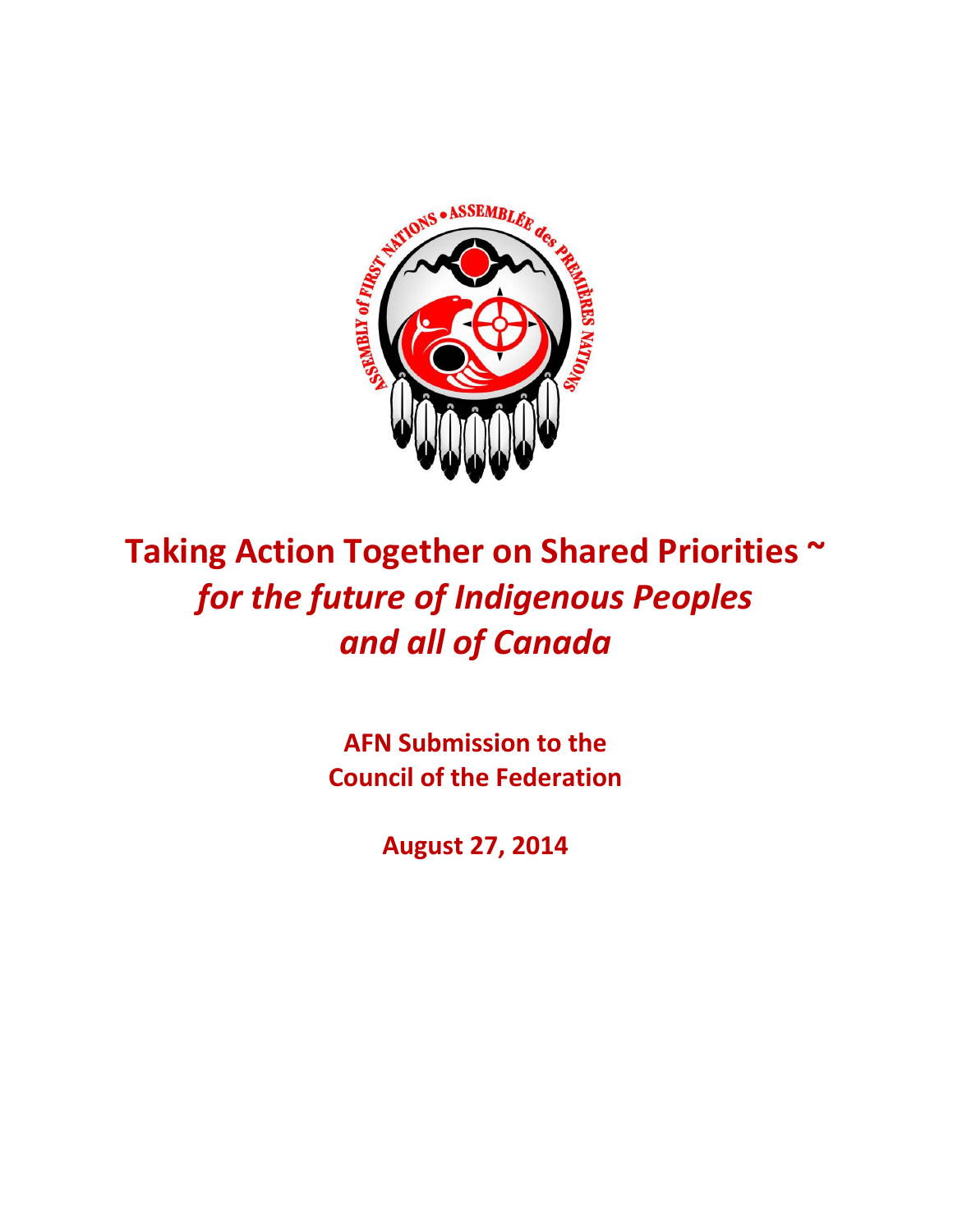## **Introduction**

The Assembly of First Nations (AFN) welcomes this opportunity to advance a submission to the Provincial and Territorial (PT) Premiers complementing our participation at the 2014 meeting of the Council of Federation (CoF) in Charlottetown, Prince Edward Island, on the traditional territory of the Mi'kmaq.

Last year marked the 250<sup>th</sup> anniversary of the Royal Proclamation of 1763, which recognized the pre-existing jurisdiction of Indigenous peoples in Canada. This year marks 250 years since the Treaty of Niagara, a ceremonial gathering, where Indigenous Nations affirmed their relationships as sovereigns with the British Crown.

In solidifying this partnership, the Covenant Chain of Friendship was extended to all parties of the *Treaty at Niagara, 1764* formalizing the principles of Peace, Friendship, and Eternal as the foundation of the Indigenous-Crown relationship. Each principle represents a metaphorical link of the covenant chain as a way to convey the fragile nature of the relationship. In addition each chain link was symbolically made of silver as it was understood this form of metal would not easily break but would require polishing to maintain its lustre.

From this perspective the Indigenous-Crown relationship would require "polishing" or renewal in order to maintain the founding principles. When the relationship requires attention, one party symbolically pulls on the chain, signalling that once again the silver must be polished. Over the past half century, Indigenous peoples have been pulling on the chain without a response from our Treaty and Crown partners, who are allowing for the tarnished relationship to continue.

The relationship between First Nations and Canada is premised on mutually recognized rights and responsibilities. Canada's recognition of these foundational principles, based on the inherent and Treaty rights of First Nations, is an essential prerequisite for respectful relationships, collaborative efforts, and mutual benefit going forward.

As Indigenous Nations, we have the right to exercise our inherent rights and responsibilities, which derive from our historic and present political, economic and social structures and from our cultures, spiritual traditions and philosophies. These rights are recognized in section 35 of the *Constitution* Act, 1982, by the United Nations Declaration on the Rights of Indigenous Peoples (UNDRIP), and implicitly and explicitly in Treaties with each other and with other nations in the international community. This recognition of First Nations title and rights was most recently reaffirmed and reiterated by the Supreme Court of Canada in the Tsilhqot'in case (*William v. Canada, 2014),* one of the most significant Aboriginal law cases in Canadian history that set a clear declaration of Aboriginal title for the Tsilhqot'in lands.

This recent affirmation of the Supreme Court is an opportunity for truly transformative change. The status quo simply cannot stand and only provides a path of increasing conflict and uncertainty. Only through full recognition of First Nations as rightful and equal partners in the economic, political and social future of this country can we all move forward, together, for the benefit of all.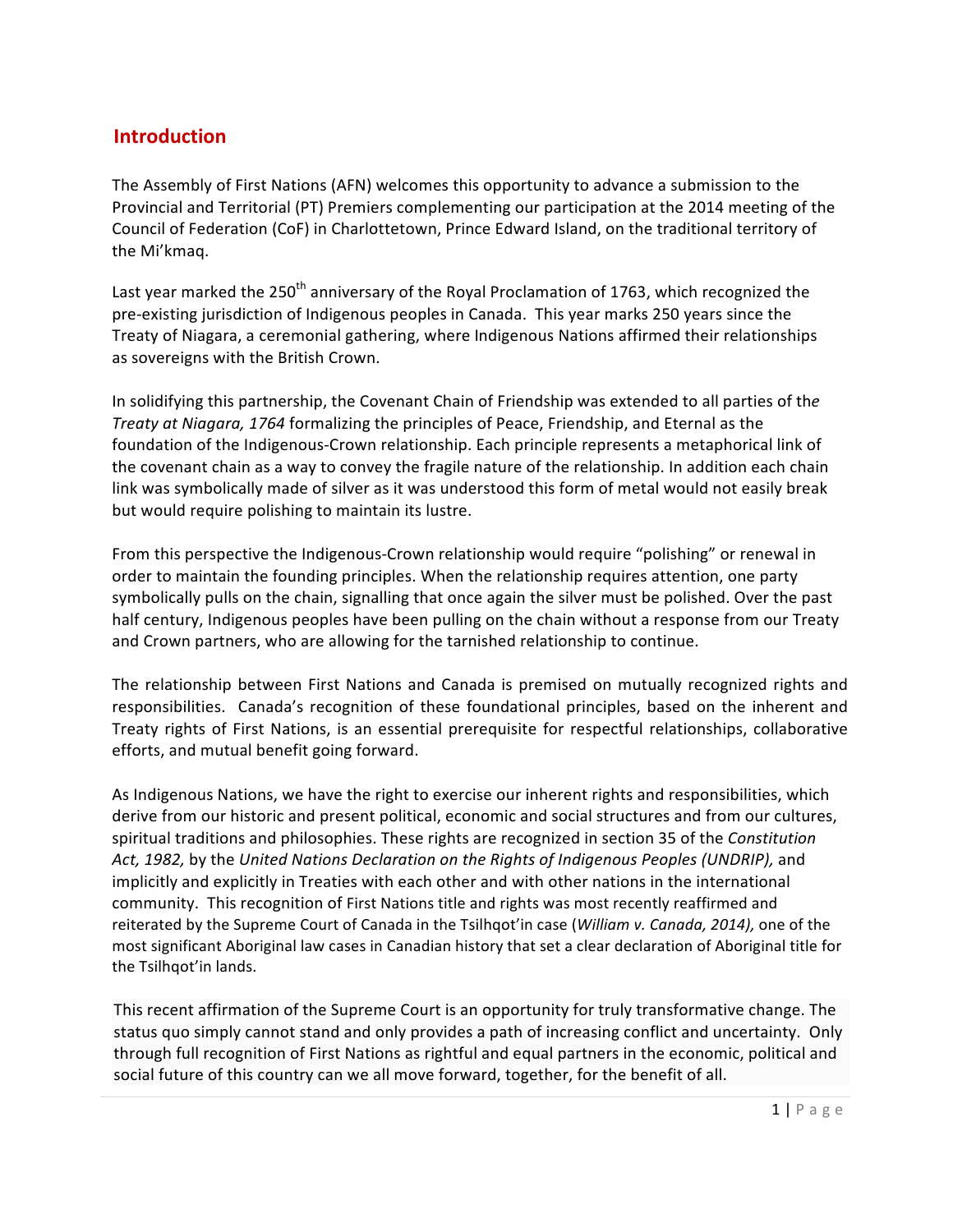This is a time that calls for true leadership and vision. First Nations across this country are ready. As the Council of the Federation gathers to strengthen Canada as a country and foster meaningful relations among governments, fundamentally transforming its relationship with the First Nations of this land must be a priority for all.

# **Ensuring Action on Shared Priorities**

The report and recommendations of the Aboriginal Affairs Working Group (AAWG) has already been submitted to the CoF for your consideration. The AFN continues to support this work and affirms the formalized commitments that have been made with respect to each of the focal areas: Education, Economic Development, Ending Violence Against Aboriginal Women and Girls, Housing and Disaster Mitigation. The AFN supports the addition of children in care as an additional focus of this group and will bring forward priority areas for attention.

This submission is meant to provide further context on that work and reiterate First Nation priorities in advancing fundamental change and achieving progress in these areas. In addition, the AFN will raise urgent work required in health care, given the role of PT governments in this sector.

Collaborative action on the recommendations made below is an essential step to renewing the relationship between First Nations and the Crown and a first step to polishing the covenant chain. The AFN encourages each PT to work closely with First Nation partners to implement each recommendation.

Current efforts of the AAWG underscore a shared understanding that attention and priority are needed in a number of areas - areas of longstanding challenge that require commitment to facilitate new approaches and solutions to transform outcomes based on the recognition of Treaty and inherent Aboriginal rights. It is imperative that Provinces and Territories commit to recognition of these challenges, in the context of rights and responsibilities, and to using all available avenues" to work with First Nation governments and citizens to further these priorities.

## **1. Education**

The focus on education as a priority area by PTs is welcomed. Much remains to be done to address the immediate need to improve the education context for First Nations. The current AAWG education agenda must be more ambitious to produce immediate and lasting change. The AFN recognizes the recent commitment from the Council of Ministers of Education, Canada (CMEC) on work in four key areas: support for Aboriginal students interested in pursuing teaching as a career; development of learning resources on Canadian history and the legacy of Indian Residential Schools that could be used by teacher training programs; sharing of promising practices in Aboriginal education; and ongoing promotion of learning about Indian Residential Schools in K-12 education systems. These commitments are promising, but they do not go far enough. Change is required now, for all First Nation children wherever they reside.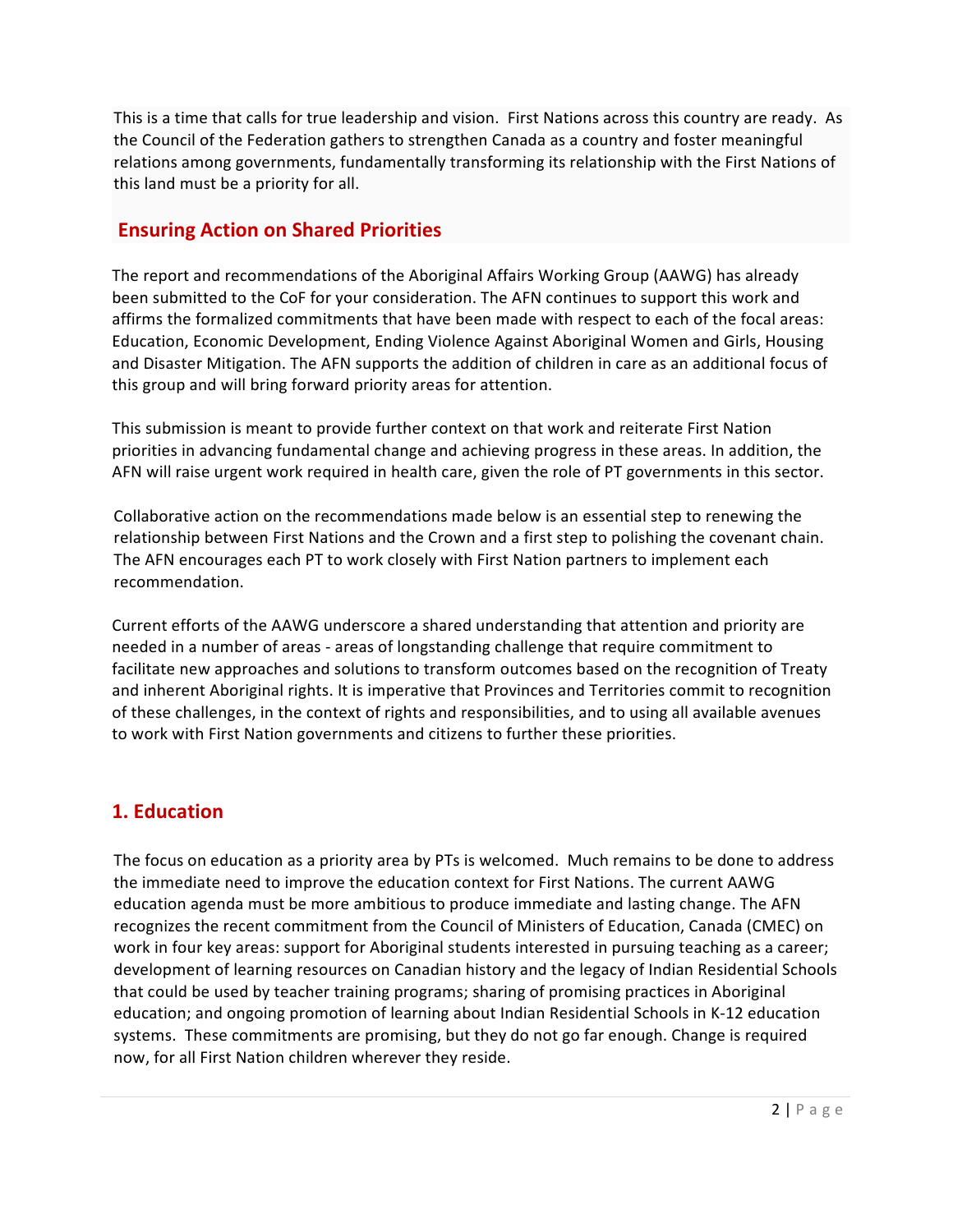Generally, with regards to First Nations education, PTs have focused on documenting what is happening rather than engaging in change measures. Since 1972, Chiefs-in-Assembly have consistently put forward policies that recognize the need for *Indian Control of Indian Education*. When we speak of First Nations "control" we are referring to our right to make decisions in relation to our own Peoples. This right to control is based on our inherent jurisdiction. All governments have an obligation to First Nations to support the design and implementation of First Nations comprehensive learning systems, complete with resources and capacity based on real needs at the community level.

Education is one of the core constitutional authorities for provincial governments and is historically a key area of differentiation among the provinces. PT governments cannot make laws with respect to the education of First Nations living on-reserve, but many have introduced policy and program initiatives that specifically address First Nation students.

First Nations have inherent jurisdiction over the education of our citizens which implies that we have our own laws, ways of being, and mechanisms for making decisions that differ from those of Canada. This has consequences for how the federal, provincial and territorial governments of Canada should interpret Section 35 of the *Constitution Act, 1982* which states: "The existing aboriginal and treaty" rights of the aboriginal peoples of Canada are hereby recognized and affirmed." Since our inherent jurisdiction exists independent of Canada, the Constitution cannot create Aboriginal or treaty rights, but can only recognize them as they are defined by us. This means that all legislation passed by Canada must affirm our rights and not impact them without our free, prior, and informed consent.

Sections 114-122 of the *Indian Act* allows the federal government to enter into agreements with other jurisdictions for the education of First Nations children and to establish, operate, and maintain schools. It is important to note that the education provisions of the *Indian Act* do not limit federal responsibility for the education of First Nations to on-reserve jurisdictions.

Furthering the agenda for First Nations control of education requires the recognition and implementation of First Nations jurisdiction. This requires federal and PT governments to ensure existing and future laws are consistent with First Nation rights. True First Nations control over First Nations Education in Canada will require the support of an appropriate institutional framework and Canada's PTs have an opportunity to work with First Nations to realize this.

Directly connected to the reconciliation of jurisdiction, essential elements to achieve improved education outcomes for First Nation learners include the implementation of measures to strengthen First Nation languages and cultures, and a commitment to set specific targets with timelines.

Language is central to First Nation cultures and identities. Residential schools were a key factor in disrupting the intergenerational transmission of First Nation languages to the extent that only three Indigenous languages in Canada are not considered threatened. It is critical that PT leaders take steps to support First Nations to increase the number of First Nation language initiatives within their jurisdictions. Recent data from the CMEC shows that since 2001, there has been a slight decline (-0.9%) in students enrolled in provincial and territorial Aboriginal Languages Programs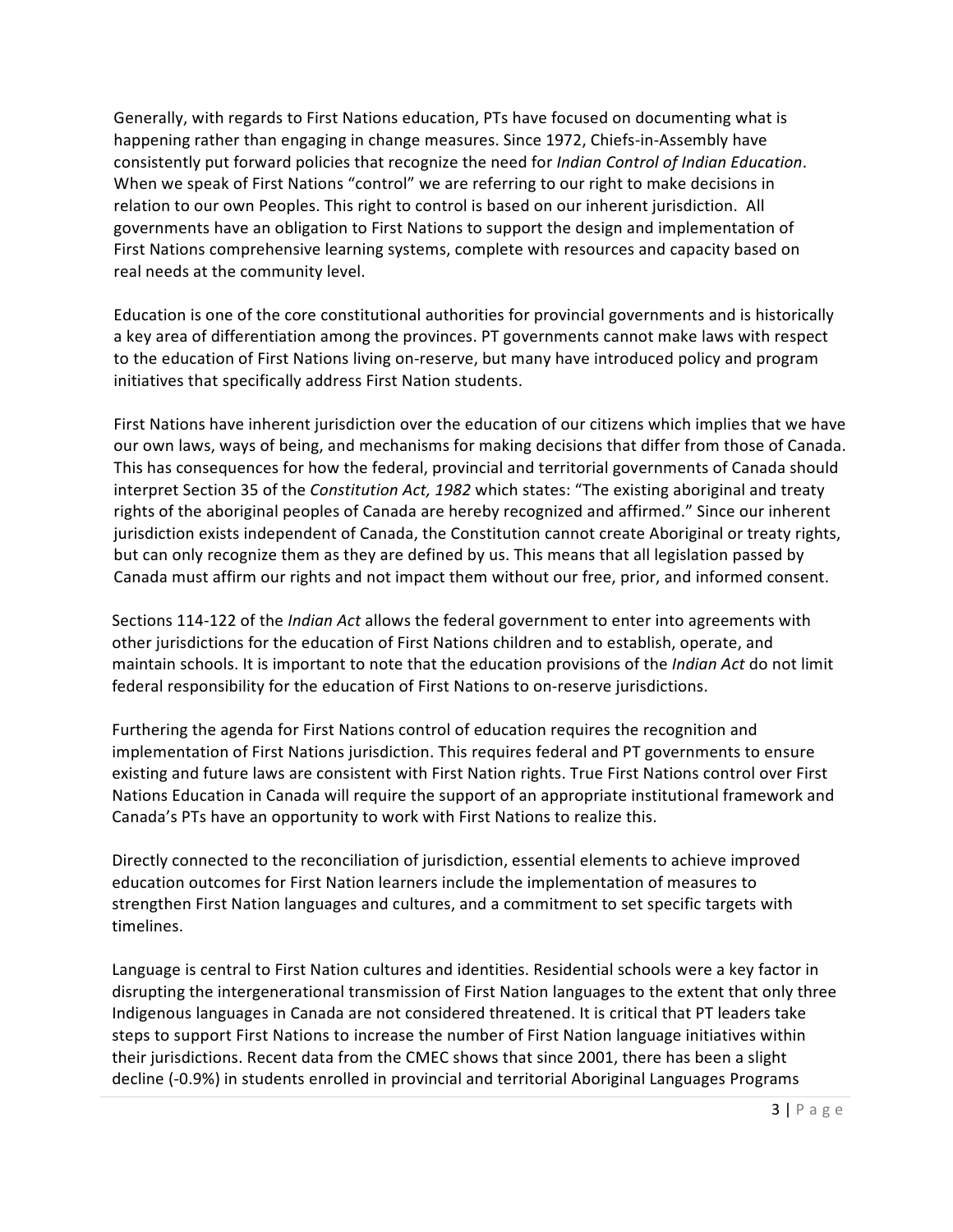(from 47,698 to 47,285 students). In contrast, there has been a 23% growth in French immersion students in PT schools over the same period.

PT governments have the opportunity to create respectful relationships with First Nations, enabling First Nation schools and education systems to share their expertise in supporting culturally and linguistically appropriate education. These relationships are emerging in places across the country, but the pace of change must quicken. Some PT governments are now engaged in tripartite processes with First Nations, their appointed organizations and the federal government. These processes can provide an avenue for federal-provincial engagement in the area of First Nations education ensuring coordinated support and equality in educational outcomes. PT governments can take steps to strengthen exchanges and build reciprocal relationships, whether a tripartite process is in place or not, by following the very same principles that provide the foundation for the Treaty relationship in this country.

- 1. Premiers adopt a statement of principles for the reconciliation of educational jurisdictions, which includes measures to strengthen First Nations control of First Nations education in all its forms. The measures should also include meeting the following specific targets:
	- A 16% growth in First Nations high-school graduation rates in PT schools over the next four (4) years; and,
	- " Parity in graduation rates between First Nations and non-Aboriginal learners in PT schools by 2025.
- 2. All PT jurisdictions to develop and adopt First Nation language initiatives in collaboration with regional First Nation groups that would lead to increased enrolment in First Nation language programs. Specifically, a targeted increase of 15% over three (3) years of enrolments of First Nations students in PT First Nations languages programs.
- 3. The collaborative development of a framework to provide incentives, such as loan reimbursement, repayment of education fees, or mentorship programs, in exchange for a commitment on the part of educators to work or teach in a First Nation context for a given period (e.g.,  $3-5$  years).
- 4. Design programs that encourage exchanges between educational jurisdictions that create and sustain respectful relationships, and that enable First Nation schools and education systems to share their expertise in supporting culturally and linguistically appropriate education programs and services.
- 5. Advance targeted discussions directly with First Nations on a provincial / regional basis to support the development of regionally relevant curricula and standards for the education of First Nations children in provincial schools.
- 6. Affirm the recognition of First Nation jurisdiction over their education through all intergovernmental forums, including the CMEC.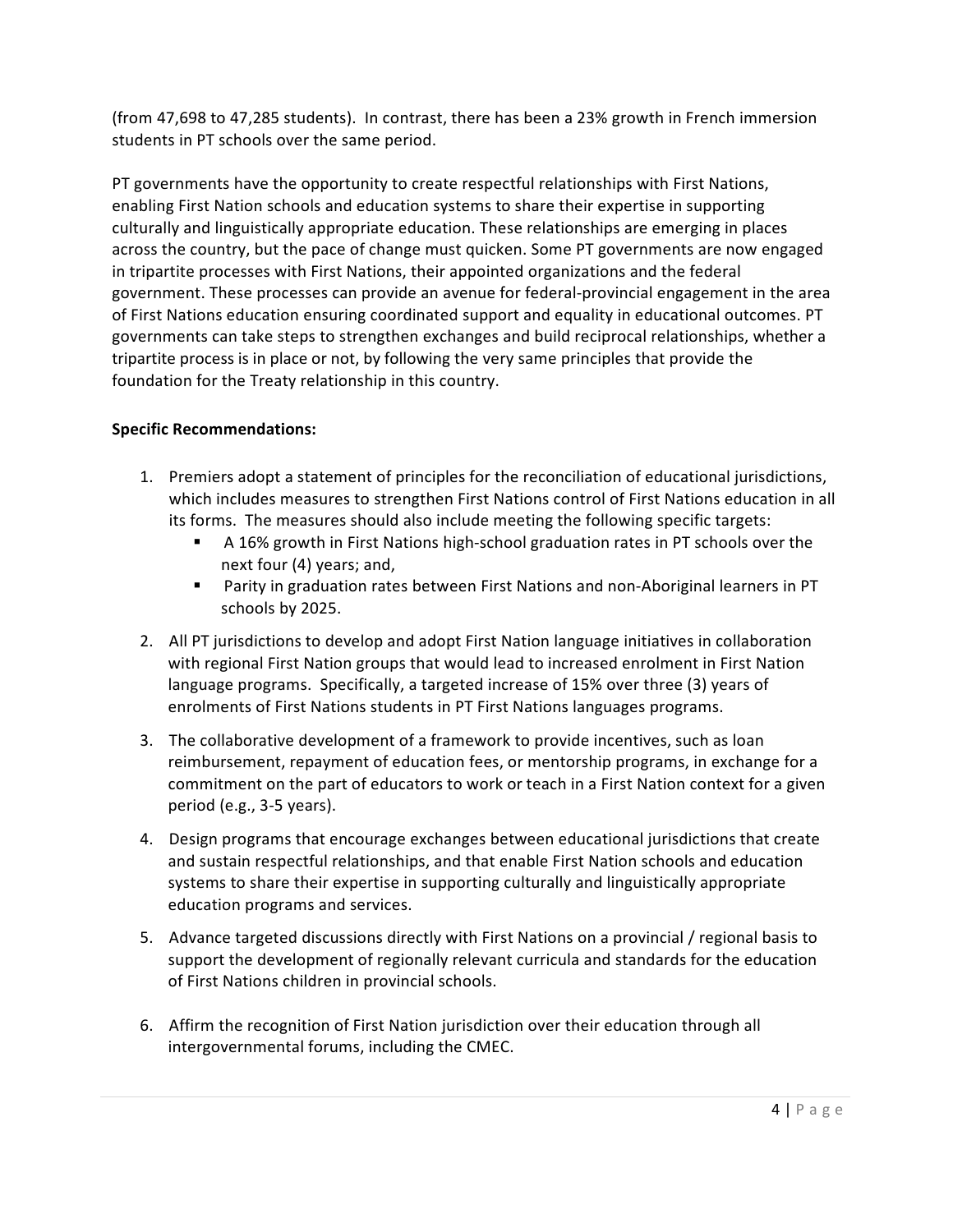7. All PT governments work in collaboration with First Nation governments to review existing education laws for consistency with inherent jurisdiction and rights.

## **2. Economic Development**

Almost every resource development activity currently operating or planned in Canada is occurring within 200 kilometres of a First Nation community. All current and planned resource activities occur within First Nations ancestral lands, homelands, and traditional territories. Few proponents request or receive free, prior and informed consent of First Nations for their projects.

Free, prior and informed consent is a baseline international standard for development to occur on Indigenous lands. Requiring free, prior and informed consent before permitting resource activities is consistent with our Treaties and inherent rights and title, and it gives PTs the opportunity to provide proponents with certainty to achieve mutually-beneficial, stable and predictable economic development with First Nations partners.

Recent decisions by the Supreme Court of Canada (e.g., *William, Keewatin*) have brought needed clarity to the legal landscape and geo-political realities of resource development in this regard. In a report aimed at disclosing the top 10 barriers to Canada's competitiveness in 2014, the Canadian Chamber of Commerce noted that:

"Public concerns over Canada's ability to responsibl(y) develop its natural resources has led to project delays, constrained investment and limited access to some markets. International concerns have also overshadowed Canada's diplomatic and trade initiatives on occasion. For Canada to claim its rightful place as the world leader in responsible resource development, it must establish a credible climate policy, clarify businesses' duty to consult with Aboriginal Peoples, ..."

The opportunities to work with First Nations encompass \$500 billion in natural resource development nationally; the potential to attract new investments nearing \$650 billion; and new opportunity for some economically depressed regions.

First Nations have raised questions around the Federal Government's ability and willingness to engage in true resource sharing as guided by the Treaties and recognizing inherent rights and title. In many instances conflict, situations on the ground with industry escalate and, generally, relationships suffer. In the face of development, the original relationship is not honoured, our Nations excluded from sustainable economic development, and our sacred sites jeopardized.

PT governments must come forward to address this critical gap in our relationship. Each government must commit to resource sharing, and each must pressure the federal government to also uphold its commitments.

Responsible resource development, resource revenue sharing, and access to resources – including procurement opportunity – are key issues which must be addressed in order to achieve prosperity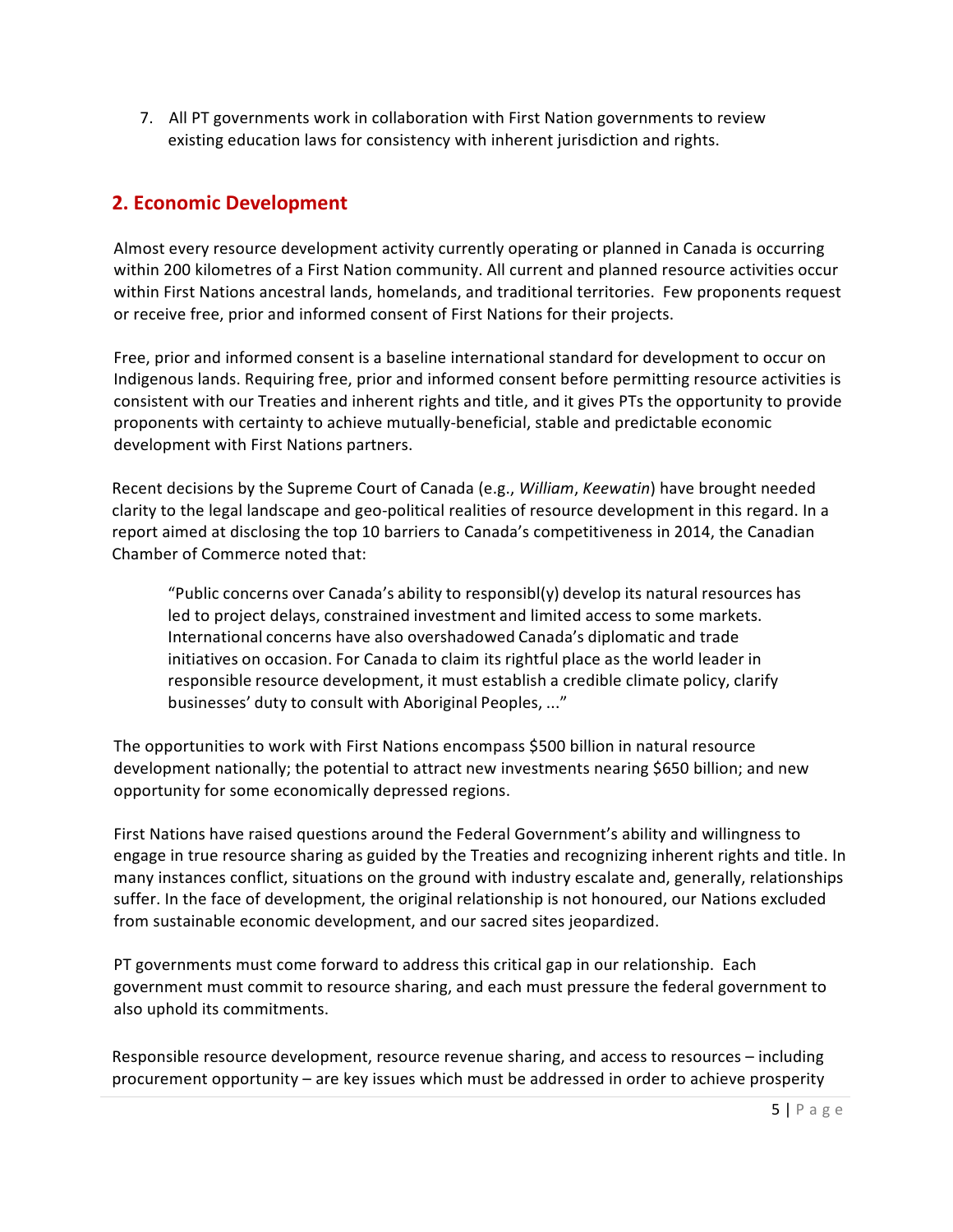among First Nations and Canadians. The identification and coordination of opportunities to support collaborative action on natural resources management remains an essential element of fostering economic success of First Nations, PTs and Canada. Provincial and territorial involvement is in this discussion must be emphasized.

At the international level, the former United Nations Special Rapporteur (UNSR) on the Rights of Indigenous Peoples highlighted particular impacts of extractive industries on Indigenous Peoples. In several special reports, the UNSR has examined various situations in which mining, forestry, oil and natural gas extraction and hydroelectric projects have affected the lives of Indigenous peoples. The UNSR led thematic studies focusing on the duty of States to consult Indigenous Peoples and corporate responsibility, issues that invariably arise when extractive industries operate or seek to operate on or near the traditional territories of Indigenous Peoples. His conclusions noted that there remains a need to put in place measures to protect, respect, and remedy. Undoubtedly, in Canada, full and effective participation by First Nations in such steps and levels of economic development are important parts to the solution, in addition to measures aimed at engaging early  $$ and often  $-$  in initiatives that implicate First Nation rights and territories.

Today, Canada faces a major demographic challenge. The Canadian Chamber of Commerce listed skills shortages, and specifically Indigenous participation in the labour force. Continued commitments from PTs are needed to support First Nations to enter the work force and capably engage in driving economies both on and off reserve.

- 1. Establish a dialogue between the Premiers and First Nations within each province and territory to articulate the core principles of a respectful relationship with First Nations based on Treaties and Indigenous rights and jurisdiction over the land, in order to facilitate resources-focused discussions.
- 2. Participate in discussions led by the Working Group on Natural Resources Development to consider a report on matters pertaining to First Nations and natural resources development.
- 3. Examine new process mechanisms including First Nation-specific management/governance bodies in order to develop the capacity of First Nations to foster business development and to create a framework for networks to link First Nation entrepreneurs with sources of capital and local, national and international markets.
- 4. Ensure meaningful First Nation participation and input at inter-jurisdictional sector tables such as the Council of Energy Ministers, the Canadian Council of Forest Ministers, and the Energy"and"Mines Ministers Conference.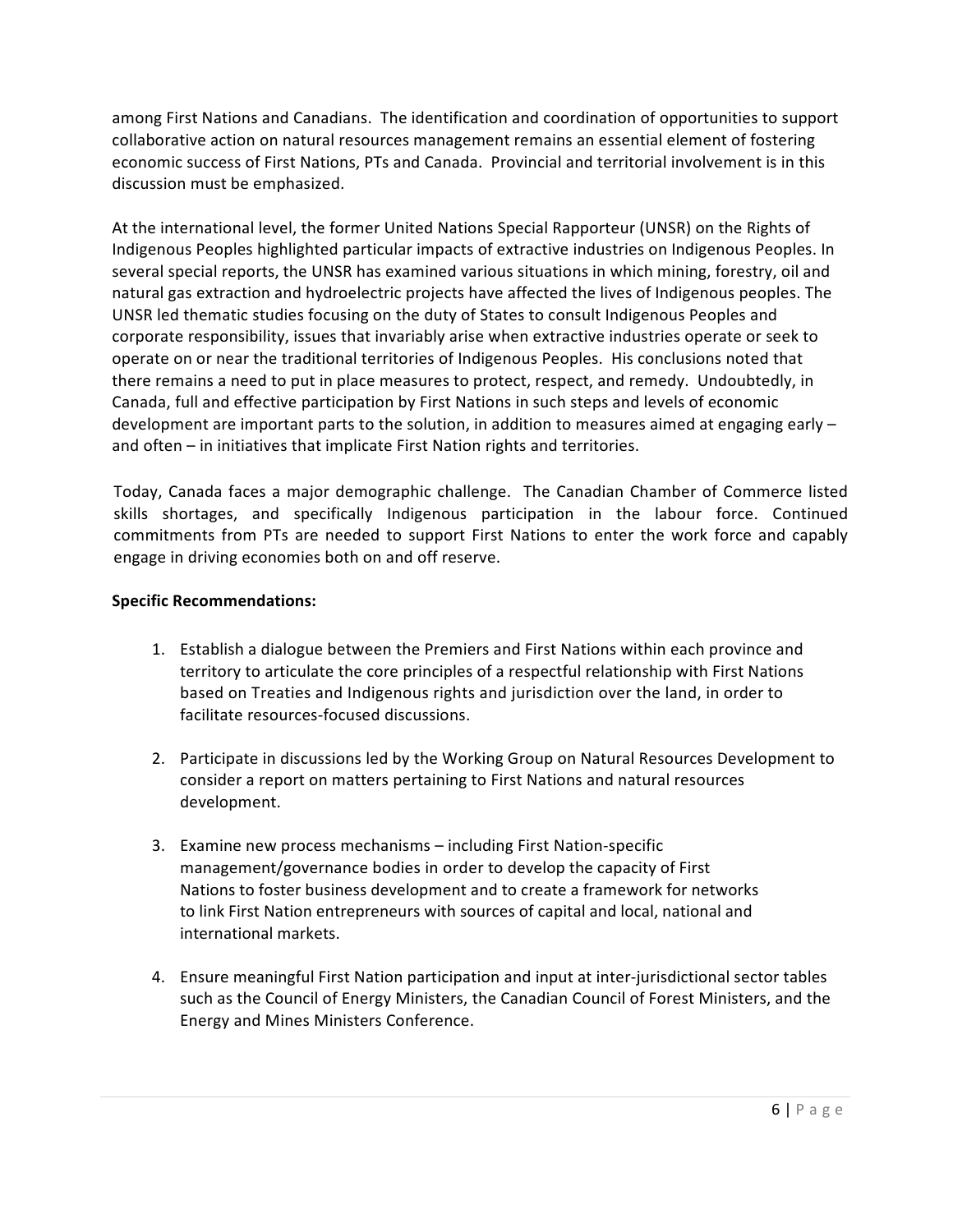- 5. Convene a Ministers meeting on First Nation resource development matters, revenue options, and wealth sharing based on the Treaty relationship and respect of Aboriginal rights and jurisdiction.
- 6. Direct the AAWG sub-committee on economic development to work with Indigenous leaders to build frameworks, consistent with Treaties and inherent rights, to support First Nations' access to natural resources, greater benefits, revenue sharing options, respectful relationships, and sustainability.
- 7. Identify and support initiatives that grow First Nation capacities and secure current and future economic gains, such as:
	- Identifying a regional resource development funding platform jointly established by the jurisdictions, First Nations, federal stakeholders, and industry.
	- " Developing a focused strategy to link First Nation students to mentorship programs, business management schools, degree granting educational opportunities, employment programs, services, and incentives.
	- " Facilitating partnerships between First Nation and non-First Nation companies.
- 8. Work with First Nations across Canada to design tools to assist awareness building on complex matters such as, consultation and accommodation; free, prior and informed consent; and dialogue on effective ways to resolve disagreements outside of litigation;
- 9. Develop a template for development and operations on First Nation traditional lands that includes standards for:
	- . Minimum level of employment on the development stages, operation stages and sets aside annual contracts for supplies and services.
	- " First Nation employment targets in human resources plans.
	- " Procurement strategies and supplier network incentives to work with the First Nation business community.
- 11. Support knowledge development through the creation of a resource center on responsible resources development.
- 12. Develop a gaming strategy to explore further acquisition of provincial gaming authorities to include an expansion of First Nation casinos as well as online gaming.
- 13. Develop strategic initiatives for each key resource sector that creates the conditions to enable and support First Nations to participate in economic priorities on terms acceptable to the First Nations.
- 14. Develop a strategy with the Premiers and jurisdictions to increase funding to develop yearround roads connecting all First Nations with existing highway system, and ensure benefit sharing by:
	- " Transferring 2% of annual gasoline tax revenues for maintenance of existing and expanded road networks on traditional lands.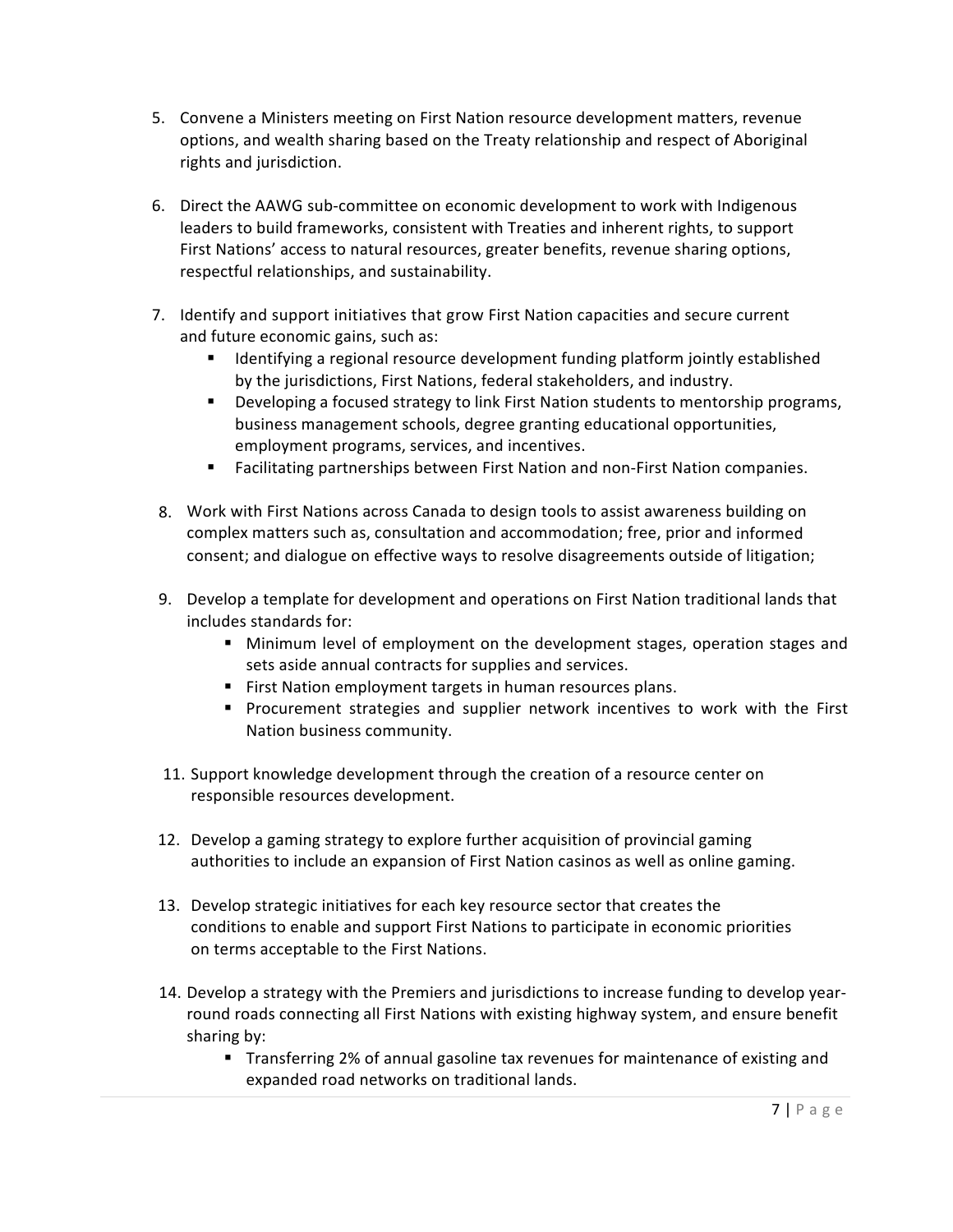" Allocating a percentage of constructions and maintenance contracts to local First Nation companies operating within their traditional territory.

A related, although separate, critical economic discussion needed to help enable the First Nations economy is that of reducing the digital divide among First Nations and the rest of Canada. Connectivity continues to be at the forefront of an adaptable and capable economy – whether it be for the general population, First Nation communities, or for others in different parts of the world.

Currently, federal policy initiatives are re-introducing the need for activity that advances – and in some instances establishes – connectivity and broadband in rural and remote locations nationally. The opportunity to learn from multiple coordination efforts, align policy to facilitate efforts to address the various forms of the digital divide, and harmonize connectivity proposals among First Nations and other jurisdictions to add value to new capacity investments.

First Nations continue to facilitate community-led solutions and work with partners. Many communities seek to enhance citizenry service capacities using tools offered through technology, advance student learning opportunities from school and home, and promote business development opportunity with access to other markets as often only achieved in the use of modern  $commu$ nications – specifically the internet.

#### **Specific Recommendations:**

- 1. Create an inventory of digital infrastructure successes as well as PT programs and services being offered.
- 2. Consider outlining geographical broadband and connectivity progress transposed with First Nations community maps, as well as methods to gauge community institution, businesses, and household access to internet services.
- 3. Work with AFN, communities, and partners to explore how to build on success, and minimize technology divide – from services, to managing data, to human resources capacity.
- 4. Consider mandating officials to draft a discussion paper for Premiers on improving access to provincial and territorial broadband capacities and the digital economy among First Nations.

# **3. Ending Violence against Indigenous Women and Girls**

There is an immediate and pressing need to seek justice for Indigenous women and girls in Canada, and ensure that they have the same opportunities to fully enjoy their rights, regardless of where they reside. Last year, Premiers unanimously joined their voices to the call for a National Public Inquiry into missing and murdered Indigenous women.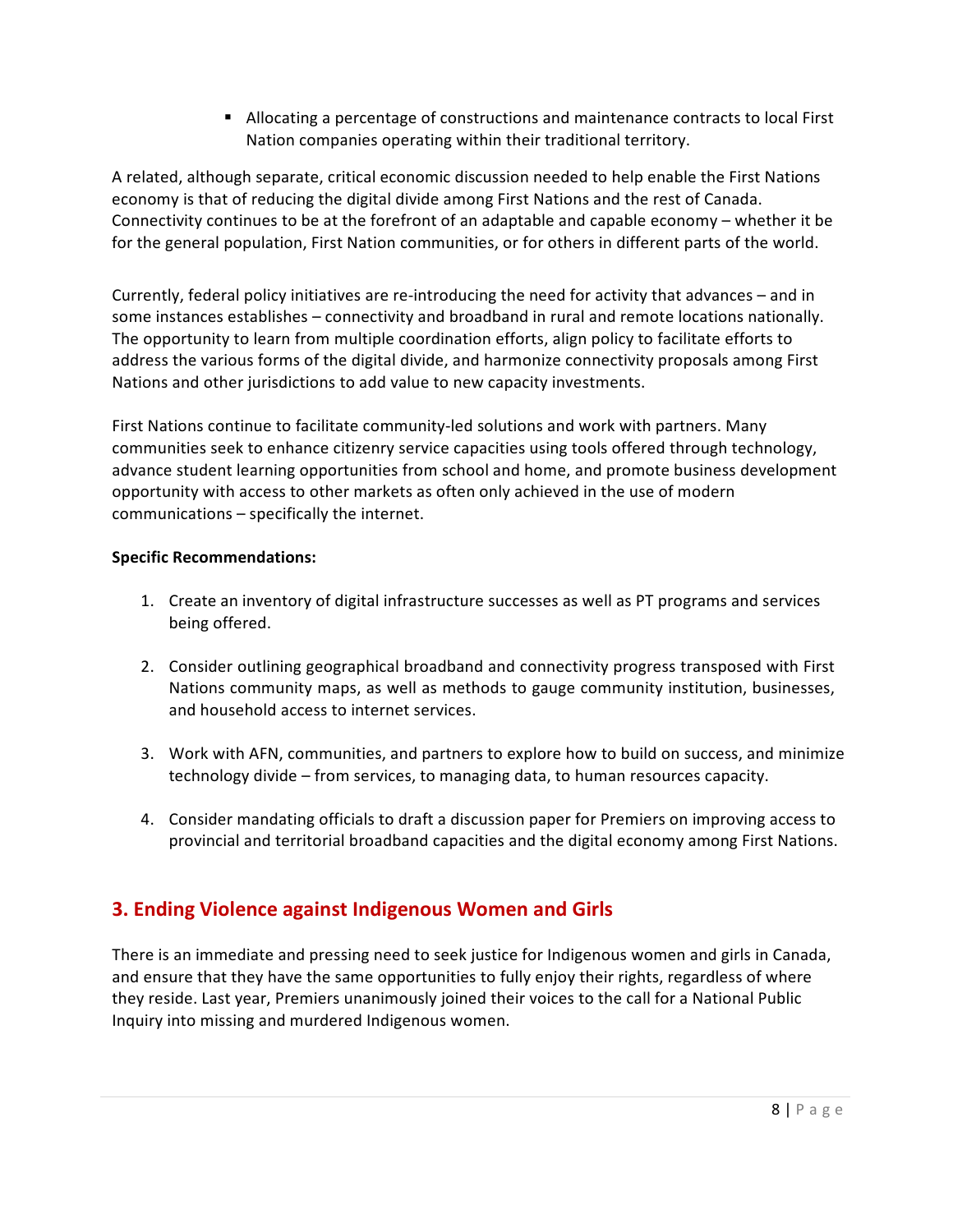At the 2012 Annual General Assembly, over 1,800 Chiefs and First Nations citizens made a pledge to "live violence free and to personally work to achieve safety and security for all Indigenous peoples – women and men, girls and boys." At the 2012 Council of the Federation, Premiers took up this pledge as a reminder in their professional and personal lives of their responsibility to ensure the safety of Indigenous women and girls. The pledge is a clear recognition that ending violence and ensuring the safety and security of citizens is everyone's responsibility and that all governments – federal, provincial, territorial and First Nation – must use any and all tools available to them to end violence.

The best and most successful efforts to prevent and end violence against Indigenous women and girls are grounded in communities, are inclusive of the voices of women, youth and Elders, and respect the jurisdiction of First Nation governments. Communities are best able to coordinate, support and mobilize the appropriate people – including leadership, frontline workers, volunteers, families, youth, service providers and external supports – to create safer homes and environments.

In May 2014, the RCMP released a national operational overview report on Missing and Murdered Aboriginal Women affirming 1,181 Aboriginal women in Canada were missing and murdered between the years 1980 and 2012. These disturbing findings are evidence of a deep social malaise and demand the attention of a National Inquiry. The power of a National Inquiry to feed into the broader societal narrative, address the underlying reality of our colonial legacy, and transform behaviour cannot be understated. We continue to maintain that such a National Inquiry is key.

In 2009, Amnesty International updated its report No More Stolen Sisters by recommending that the federal government, as a matter of urgent priority, work with Indigenous communities and provincial and territorial officials to develop and implement a comprehensive and coordinated plan of action regarding missing and murdered Indigenous women.

Article 4 of the United Nations Declaration on the Elimination of Violence Against Women states that:

[...] States should pursue by all appropriate means and without delay a policy of eliminating violence against women and, to this end, should:

- (c) Exercise due diligence to prevent, investigate and, in accordance with national legislation, punish acts of violence against women, whether those acts are perpetrated by the State or by private persons; [...]
- (f) Develop, in a comprehensive way, preventative approaches and all those measures of a legal, political, administrative, and cultural nature that promote the protection of women against any form of violence, and ensure that the re-victimization of women does not occur because of laws insensitive to gender considerations, enforcement practices, or other interventions; [...]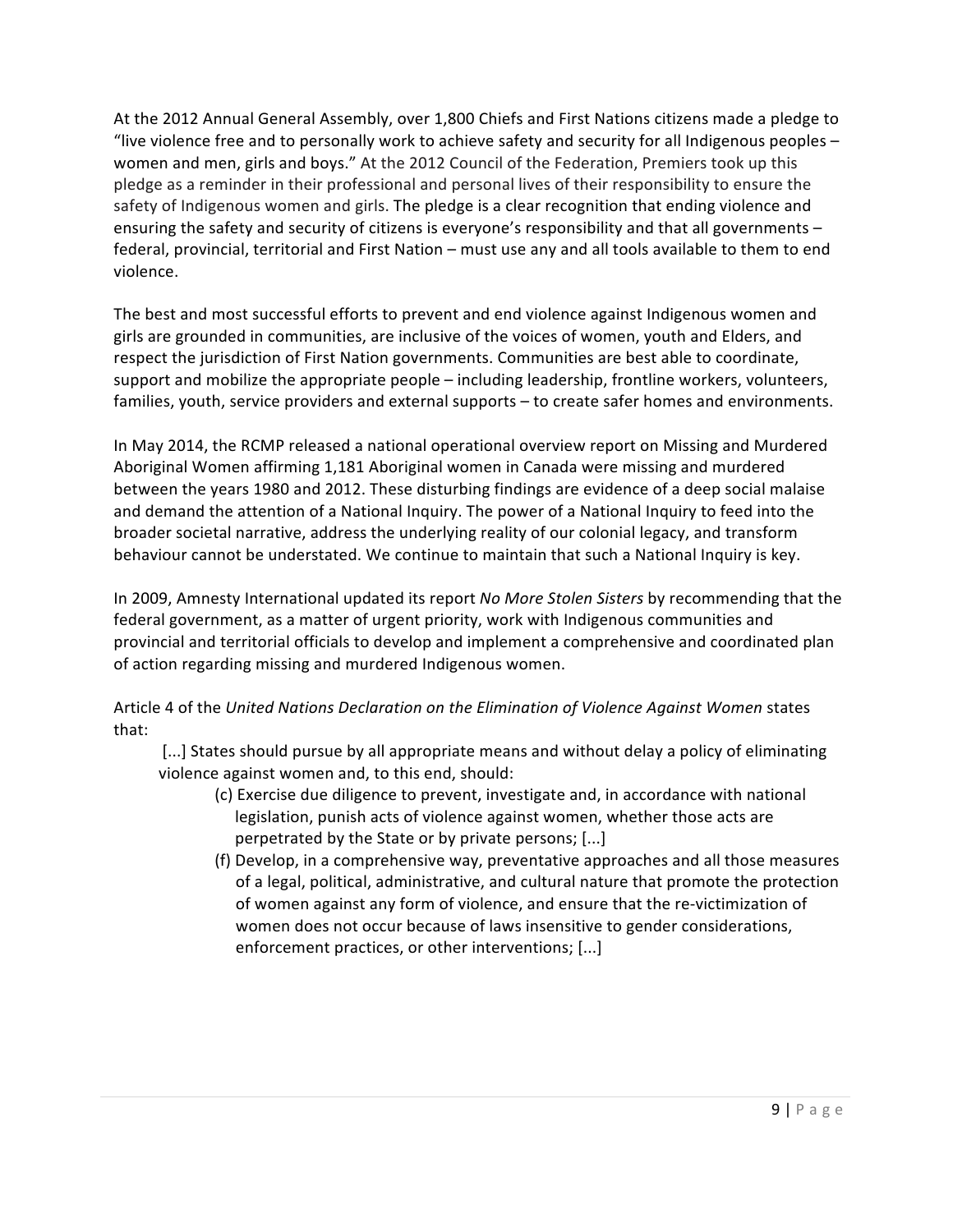- 1. All Premiers and jurisdictions provide a clear and public declaration of their commitment to taking tangible actions to prevent violence against Indigenous women and girls and to appropriately respond to it when it occurs.
- 2. All Premiers and jurisdictions actively commit to work with First Nation communities to"implement"options identified"in"the *Coordinating Framework for Action"to End Violence"Against"Aboriginal"Women and Girls* adopted"by"the AAWG at its meeting in May 2014.
- 3. Premiers agree to convene Regional Roundtables and to engage in and support a National Roundtable with Indigenous representative organizations to coordinate efforts to end violence against Indigenous women and girls.
- 4. PTs work with regional/provincial Indigenous representative organizations to drive towards a comprehensive National Action Plan against violence that includes focus on protection of Indigenous women and girls.
- 5. Premiers continue their support and increase advocacy for a National inquiry into violence against Indigenous women and girls, including focus on those that are missing or murdered.
- 6. Jurisdictions support the *United Nations Declaration on the Elimination of Violence Against Women* by ensuring their respective laws, policies and practices are updated and reflective of this document
- 7. Premiers direct police services within their jurisdictions to work with their respective regional/provincial Aboriginal representative organizations and independent third parties with the relevant and appropriate expertise to identify, and ensure that the policies, measures and practices used by those police services are impartial, unbiased, and statistically accurate, and take into consideration and respect the unique circumstances of Indigenous citizens and communities.
- 8. Invest in supports for housing, mental health, police services and other related services for the protection of abused women and children.
- 9. PTs provide political and financial support to provincial/regional Indigenous representative organizations to improve internal capacity and coordinate community level efforts to address issues facing Indigenous women and girls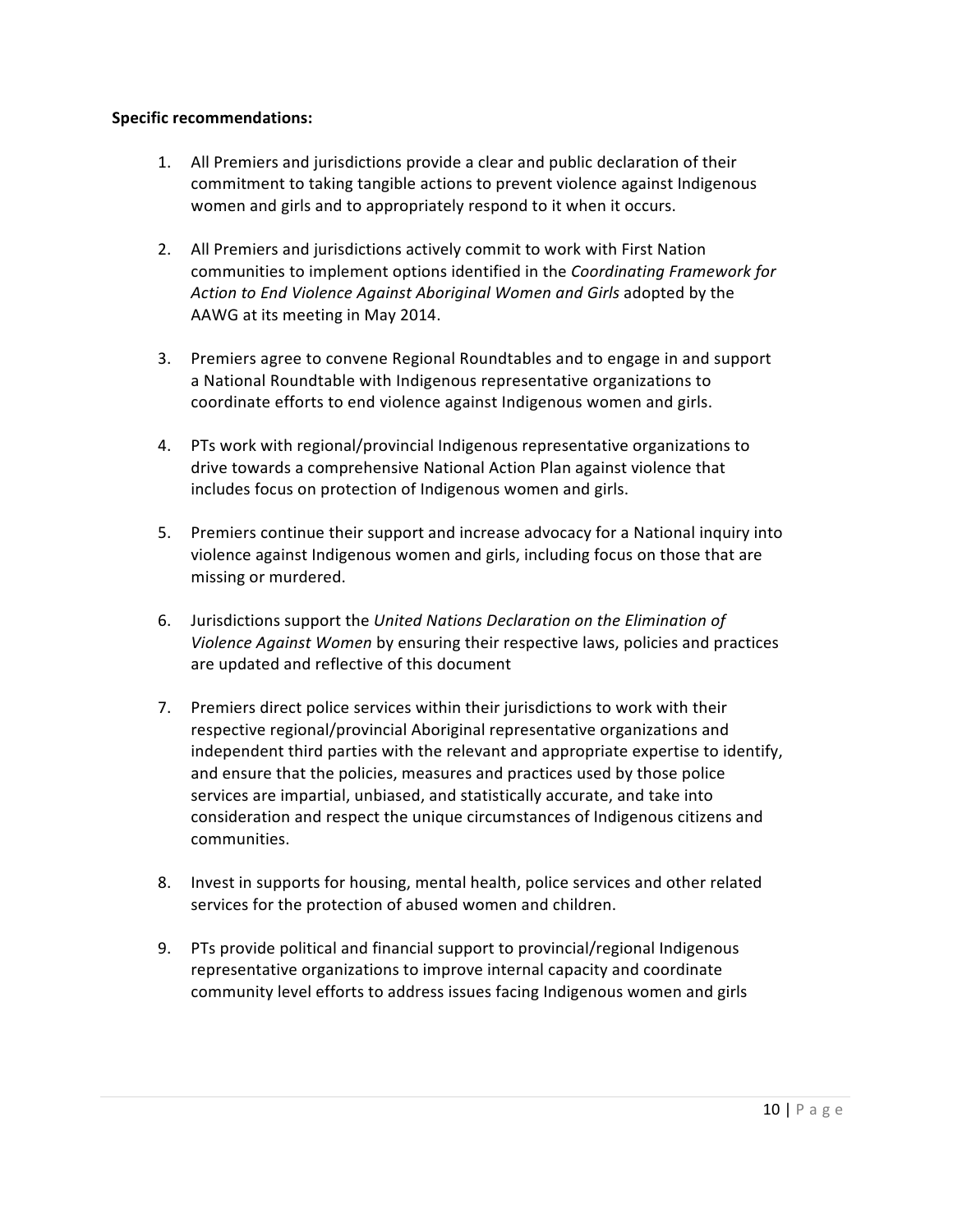## **4. Housing**

The AFN welcomes focus on housing which is fundamental to the overall well-being of First Nation citizens. The agreement to examine housing issues, in addition to the other mandated areas of focus, presents a critical step forward in understanding and addressing the roots of First Nations poverty.

The substandard and deplorable housing conditions in First Nation communities are a persistent and growing phenomenon. Many First Nations have undertaken innovative and successful initiatives to address the backlog, while others still rely on federal programs to provide homes for their members.

Between 2010 and 2034, it is estimated that there will be a backlog of 130,000 housing units in First Nation communities, with 44% of the existing units requiring major repairs and 18% requiring replacement. This not only places a strain on the resources of a First Nation community, but further taxes PT housing and social services as First Nation citizens and their families are often forced or compelled to relocate to urban centres, with the resultant over-representation of First Nations among urban homeless. Clear coordination between jurisdictions is required to address this situation.

Patchwork programs and attempts to replicate municipal / corporate housing programs in a First Nation context is not the solution. Instead, PTs can share housing management expertise to assist in building First Nation capacity and work with First Nation governments to meet the housing needs of First Nation citizens living outside of their communities. There are many opportunities to address these challenges, but they must be approached collaboratively and in a manner that does away with the silos and oppositional thinking that has characterized some earlier efforts.

- 1. PTs facilitate dialogue and relationships between the various housing provision authorities.
- 2. Premiers mandate the AAWG to develop a long-term strategy to address the need for culturally-appropriate social housing, transitional housing, responses to homelessness, second stage housing and supportive housing for individuals and families facing mental health challenges.
- 3. PTs work with First Nations in the creation of a national housing strategy for all Canadians that is in harmony with, respective and supportive of First Nations needs, goals and aspirations.
- 4. PTs participate in a joint federal, provincial and territorial action based working group to develop strategies to address the expiring Social Housing Agreements that have and will affect First Nation citizens both on and off reserve.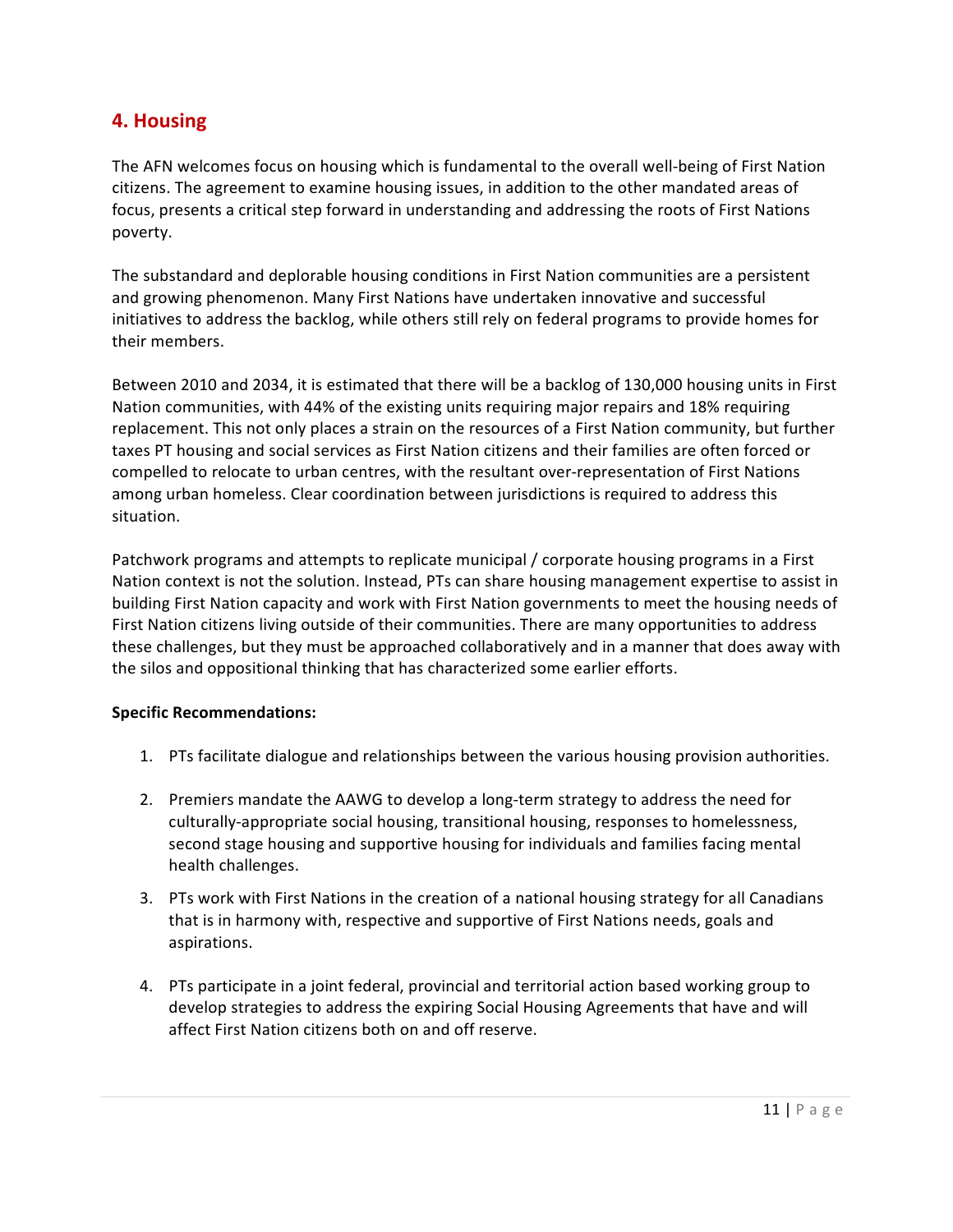## **5.!National!Disaster Mitigation!Strategy**

The need for a robust national disaster mitigation strategy for First Nations is becoming increasing more evident, with real and recent examples in Manitoba and Alberta regarding responses to flooding. We have seen what can happen when First Nation communities have inadequate supports for mitigation and relief services, and the real benefits of clear communication among jurisdictions that can lead to a coordinated response.

Most First Nations do not have adequate hazardous emergency preparedness, response and recovery plans due to lack of capacity at the community level (e.g., no emergency coordinator) to undertake essential planning. In addition to this, Health Canada's First Nations Inuit Health Branch has significantly reduced disaster plan funding to communities and First Nation organizations. This puts First Nation communities at significant risk when emergency events occur.

While emergency management is the purview of PT governments, First Nations remain under the jurisdiction of Aboriginal Affairs and Northern Development Canada (AANDC), which provides inadequate supports for emergency management. AANDC requires First Nations to use all available local resources to respond to emergency planning and situations, but they do not provide funding commensurate with this task. Severe underfunding persists in the areas of training, infrastructure, and capacity building. First Nations do not receive enough funding to apply the basic principles of emergency management, which include mitigation and prevention, preparedness, response and recovery.

As a result, First Nations are forced to rely on limited core funding to address emergency situations that, in turn, can create a catastrophic deficit in a community's budget. Lives can be irreversibly disrupted and entire communities are sometimes forced to evacuate as a result of emergency events.

Evacuations – though sometimes necessary for safety reasons – have serious, long-term side effects. In Manitoba, the 2011 floods have resulted in six First Nation communities, with 1,930 community members, still living in hotels some three years later. More recently, the 2013 Alberta flood has resulted in another 1057 members from two Alberta communities in evacuation status. The loss of infrastructure and personal belongings, families and communities lose a direct connection to their traditional lands, means of subsistence, and culture. Elders have reported that the feeling of being evacuated is similar to the feelings they experienced during their forced removal to attend residential schools.

The AFN welcomes the attention and focus of PTs on disaster management and mitigation and is committed to working with all jurisdictions to achieve coordination and support in such events.

## **Specific!Recommendations:**

1. Establish a community-based process for the creation of a national disaster mitigation strategy to address the needs of First Nation communities that includes measures to ensure greater cooperation and collaboration between First Nations, PTs and municipalities in the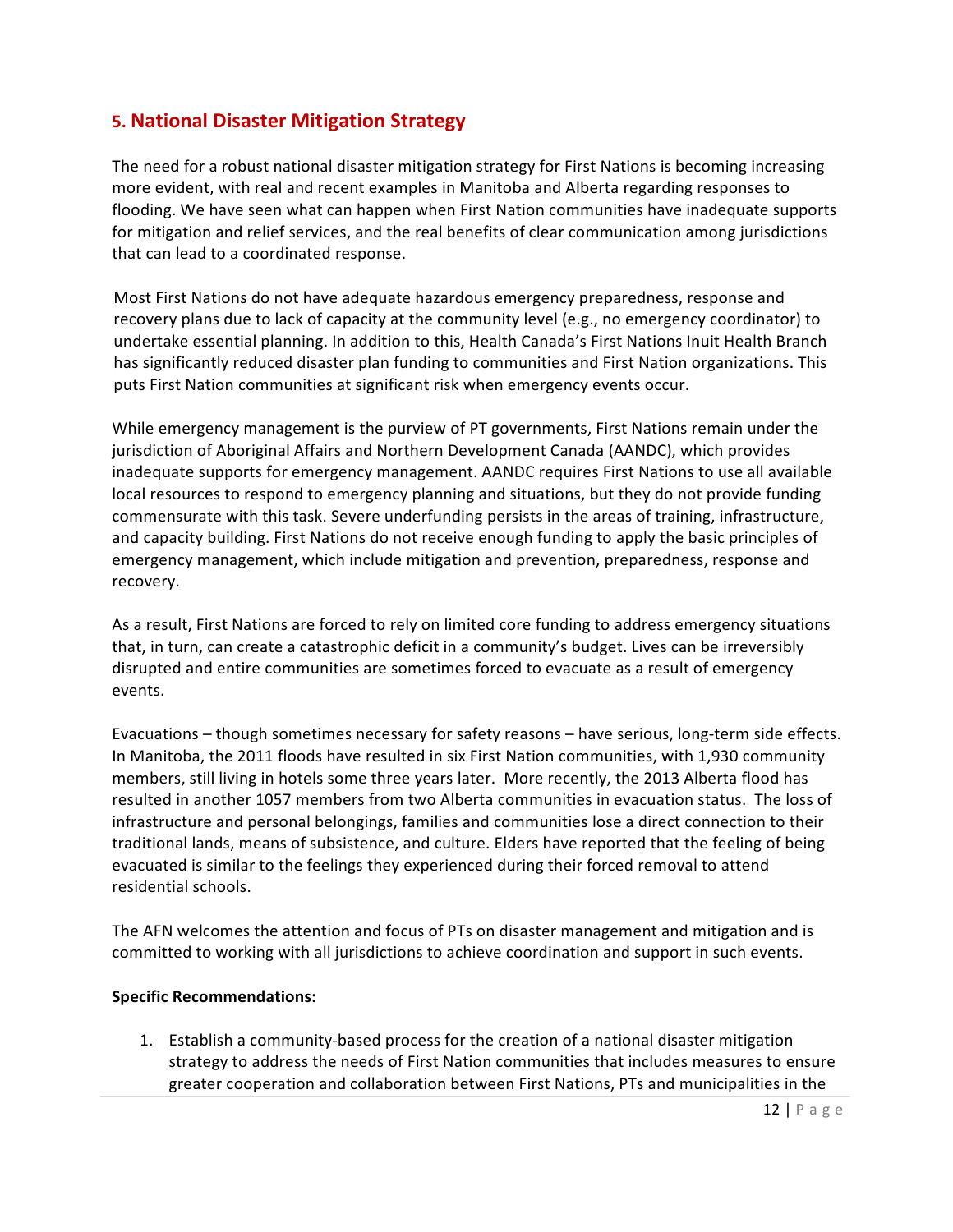development of emergency management response plans. This process must be funded properly and equitably to ensure First Nations are properly trained and have adequate human resources.

- 2. PTs must involve and consult adjacent First Nations in the planning and construction of disaster avoidance and mitigation infrastructure that will also benefit and protect First Nation lives, land and property. This includes creating real opportunities for First Nations to work with adjacent landowners, municipalities, Regional Municipalities and townships relating to infrastructure and planning.
- 3. PTs provide support for capacity to First Nation communities' planning and response abilities up to a level that is equal to that of other communities.

## **6. Child!and!Family Services**

At their last meeting, the AAWG recommended a Working Group on Child and Family Services be established to examine among other things, the "Sixties Scoop", leading practices, challenges and jurisdictional issues and that the group be composed of experts in the field including child and family services and justice ministries.

In addition to the issues identified by AAWG, disparities in funding for child welfare on reserves remains a consistent problem and highlights discrimination against the most vulnerable members of our society. The AFN continues to advocate on behalf of First Nations children in a human rights complaint filed 7 years ago which is only now being heard before the Canadian Human Rights" Tribunal. It is widely expected that despite recent wins, the federal government will continue to fight this case all the way to the Supreme Court of Canada and it may be many more years before we have a just outcome.

The number of First Nations children in care remains unacceptably high. Research indicates Aboriginal children have been over-represented in child protection services for more than four decades, and that the degree of service provided to First Nation children is the most invasive form of child welfare intervention: removal from the home and placement in care. While efforts have been made by provinces across Canada to work with First Nations over the past 10 years to address these issues, the number of First Nation children in care continues to rise across Canada.

The reasons for this are well known, yet collectively, the ability to tackle these causal factors in a comprehensive manner remains elusive. The challenge, in large part, is that the reasons for children coming into care span all aspects of the social spectrum. Poverty, housing, education, alcohol and substance abuse are all key drivers in determining the eventual number of children coming into care. Given the day-to-day role PTs play in these areas, there are a number of ways they could engage in addressing the root causes and play a supportive role in the prevention of children coming into care.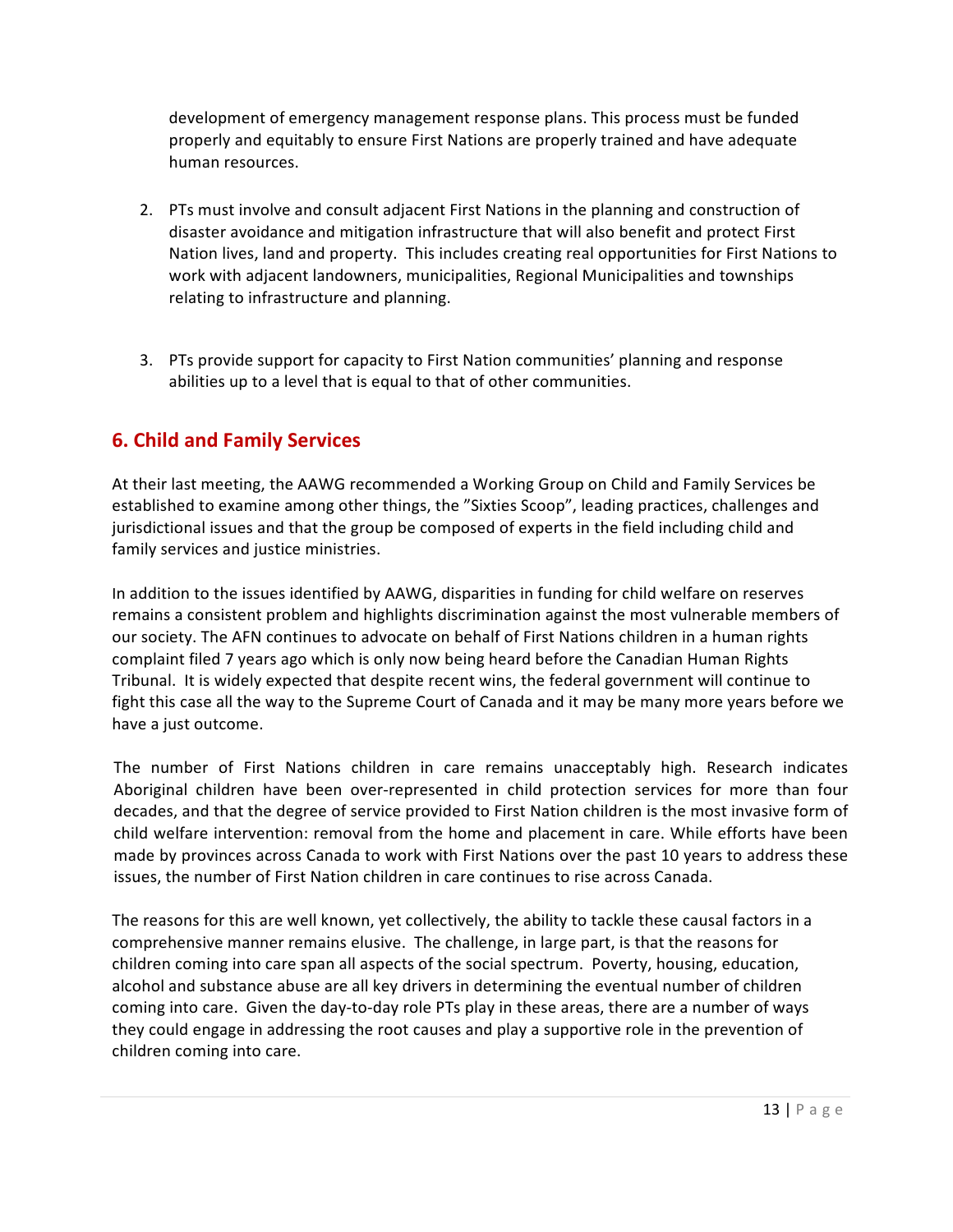Jurisdictional issues also play a key role in the challenges First Nation families face when attempting to secure equitable and culturally appropriate services for their children. This fact is highlighted in the case of Jordan River Anderson, a First Nation child who spent more than two years unnecessarily in a hospital due to jurisdictional squabbling. Jordan's Principle is a child first principle named in his memory. Payment disputes within and between federal and provincial governments over services for First Nation children are not uncommon. Jordan's Principle calls on the government of first contact to pay for the services and seek reimbursement later so the child does not become a victim of bureaucratic red tape. First Nation families are still waiting for the implementation of Jordan's Principle.

Several PTs and Canada are facing collective legal challenges with respect to the state's role in the Sixties Scoop. The Sixties Scoop is a term used to describe a period of approximately 25 years where thousands of Aboriginal children were arbitrarily removed from their homes and placed in foster care and adopted by non-Aboriginal families and thereby experienced a loss of culture, language, and Aboriginal identity. Learning from the past efforts of the state to "protect" Aboriginal children, such as Indian residential school and the Sixties Scoop, it has been proven that the removal of a First Nation child from their home community results in loss of culture, loss of language, and loss of identity.

The AFN welcomes the commitment by PTs to assist in addressing this critical issue, particularly in addressing complex, multi-jurisdictional challenges.

- 1. All Premiers and jurisdictions acknowledge the crisis in First Nations child welfare, and proclaim it as recently noted in the Hughes Report in Manitoba as a National Embarrassment.
- 2. PTs commit to working with First Nation governments to achieve fairness, equity, and justice for First Nations children.
- 3. All Premiers support a tripartite process that directly involves First Nation representatives to:
	- a. Discuss jurisdiction over the welfare of First Nations children;
	- b. Examine and discuss the issues of the Sixties Scoop in order to bring resolution and settlement to this serious issue; and
	- c. Establish a fair and transparent process to truly implement Jordan's principle.
- 4. All PTs commit to tracking all First Nation children in their respective systems.
- 5. PTs support a longitudinal study on First Nation children in care.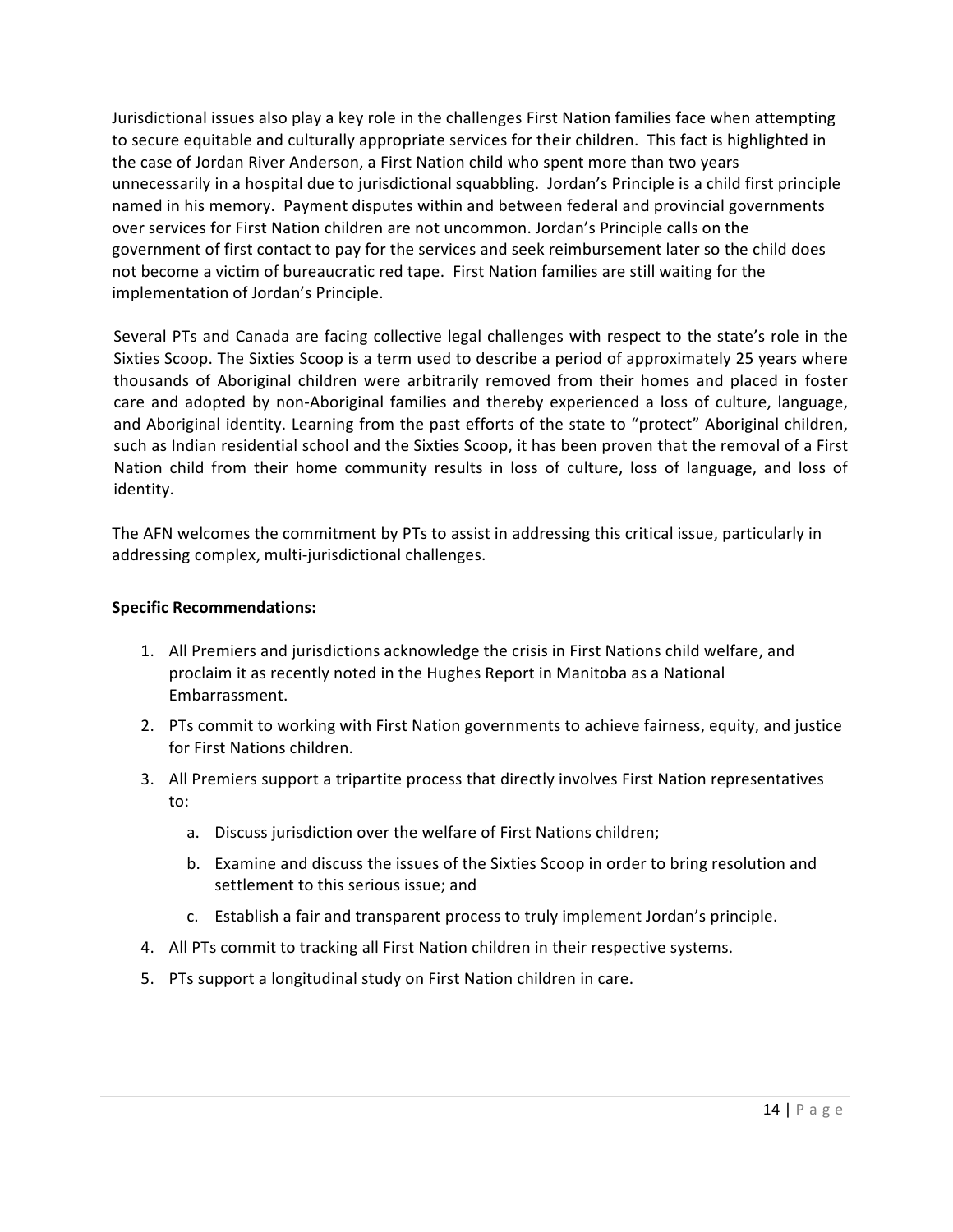# **7. Health**

Health care for First Nations continues to be a complex issue. Although the Constitutional responsibility and Treaty obligation for First Nations health rests with the federal government, PTs play an integral role in improving health outcomes of First Nations people both on and off reserve. There are a number of key ways that PTs can work with First Nations to achieve better health outcomes, while holding the federal government to account in fulfilling its health care obligations to First Nations. In addition, there are a number of areas that would allow PTs to engage strategically with First Nations in order to improve outcomes and as a result, achieve cost savings for the jurisdictions.

While First Nations health is a federal responsibility on reserve, inadequate federal health services in these communities often force First Nations people into urban centres to access provincial and territorial services. In addition, the consequences and costs associated with the current poor First Nations health outcomes are borne by PTs beyond the health system itself including in criminal justice and child welfare, among others. Therefore, First Nations and PTs clearly share an interest in ensuring the federal government provides adequate, sustainable and responsive health services on reserve.

Federal health funding continues to be inadequate and is clearly failing to improve First Nations health outcomes. In fact, since 1996, federal funding for First Nations core programming have not kept up with the rate of growth, creating substantial pressures on First Nations health delivery systems and the essential services provided under the Non-Insured Health Benefits (NIHB) program. At a recent national AFN conference on NIHB one participant observed that NIHB "is a source of illness rather than a source of healing." In light of the crisis in NIHB, the AFN has undertaken a renewed campaign to demand profound program transformation in order to ensure First Nations" receive the same high quality healthcare enjoyed by non-First Nations Canadians. This campaign has already succeeded in securing agreement from the federal Minister of Health to conduct a third party jointly-run program review. Continued pressure from all areas, including from Premiers, will ensure Canada follows through on this obligation.

It is in the best interest of PTs to engage with both the federal government and First Nations to determine the best means to bridge the health outcomes gap and ensure First Nations are able to access quality health programs and services wherever they reside.

There are PTs that are taking a proactive stance to improve First Nations health. The British Columbia Tripartite Framework Agreement is one important example. However, there are many other opportunities to work in a partnership approach to make real and meaningful improvements in First Nations health such as the National Native Alcohol and Drug Abuse Program Renewal, the First Nations Mental Wellness Continuum process and eHealth offers an emerging opportunity where all can benefit from engaging in tripartite discussions.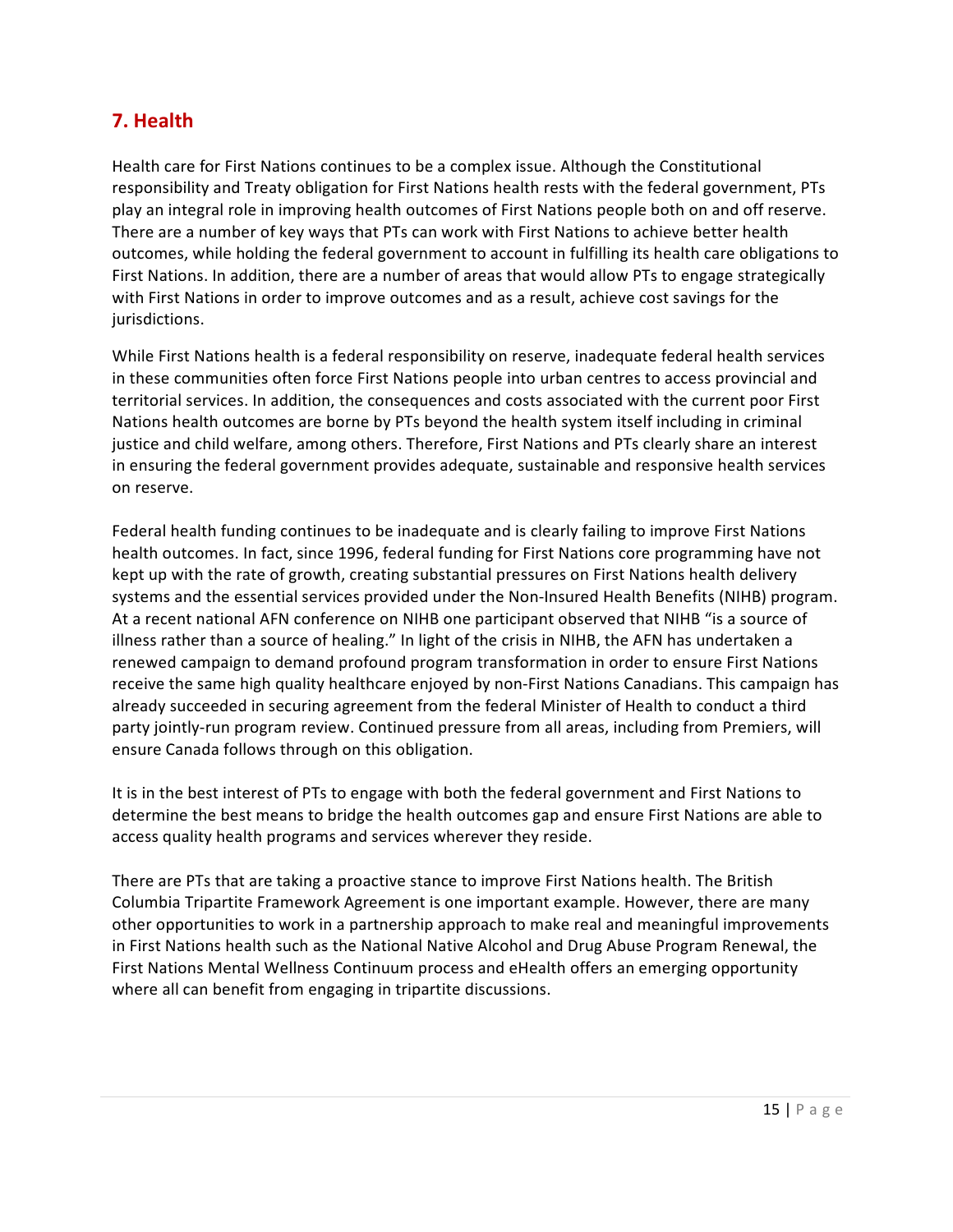#### **Specific Recommendations:**

- 1. Recognition of First Nations governance and addressing critical gaps in First Nation health outcomes requires specific steps including: affirming our rights and advancing First Nation systems that are culturally appropriate and effective; delivering sustainable, fair and equitable Funding for First Nation health services; and improving coordination and effective intergovernmental cooperation and partnership.
- 2. PTs develop focused education and training programs and internships to support the development of First Nations health human resources and supporting cultural safety and cultural competence training for mainstream healthcare professionals.
- 3. PT governments work with First Nations to develop partnership agreements to improve health in First Nation communities.
- 4. PT governments work with First Nations to infuse capacity resources that target the promotion of wellness to mitigate the issues of obesity, diabetes, cancer and other chronic disease.
- 5. PT governments work with First Nation to address poverty as a social determinant of health.
- 6. All levels of government must work to increase the capacity of eHealth technology for Fist Nations people living on reserve; this includes the necessary infrastructure to ensure that the technology can be implemented for the purposes of Tele-medicine activities.
- 7. PT governments work with First Nations to coordinate better mental Health and Addiction services and programs to address prescription drug abuse, depression and the other issues of trauma that can be attributed to the residential school era.

# **Looking Forward**

There is clearly much to be done. The CoF has the opportunity to provide leadership in these areas and provide direction and coordination with respect to FPT forums, including the CMEC, Council of Energy Ministers, Canadian Council of Ministers of the Environment (CCME), Ministers of Status of Women and Ministers of Justice and Public Safety.

The AFN advances the recognition and affirmation of First Nations as a distinct level of government and participant in key issues as highlighted here. The United Nations Declaration on the Rights of Indigenous Peoples provides important guidance in this work establishing the requirement for mutual respect and partnership in all aspects of our shared future. The inequalities, some of which are highlighted in this short paper, that exist between First Nations and the rest of Canada require our immediate attention, and a shared commitment across jurisdictions to effect real change.